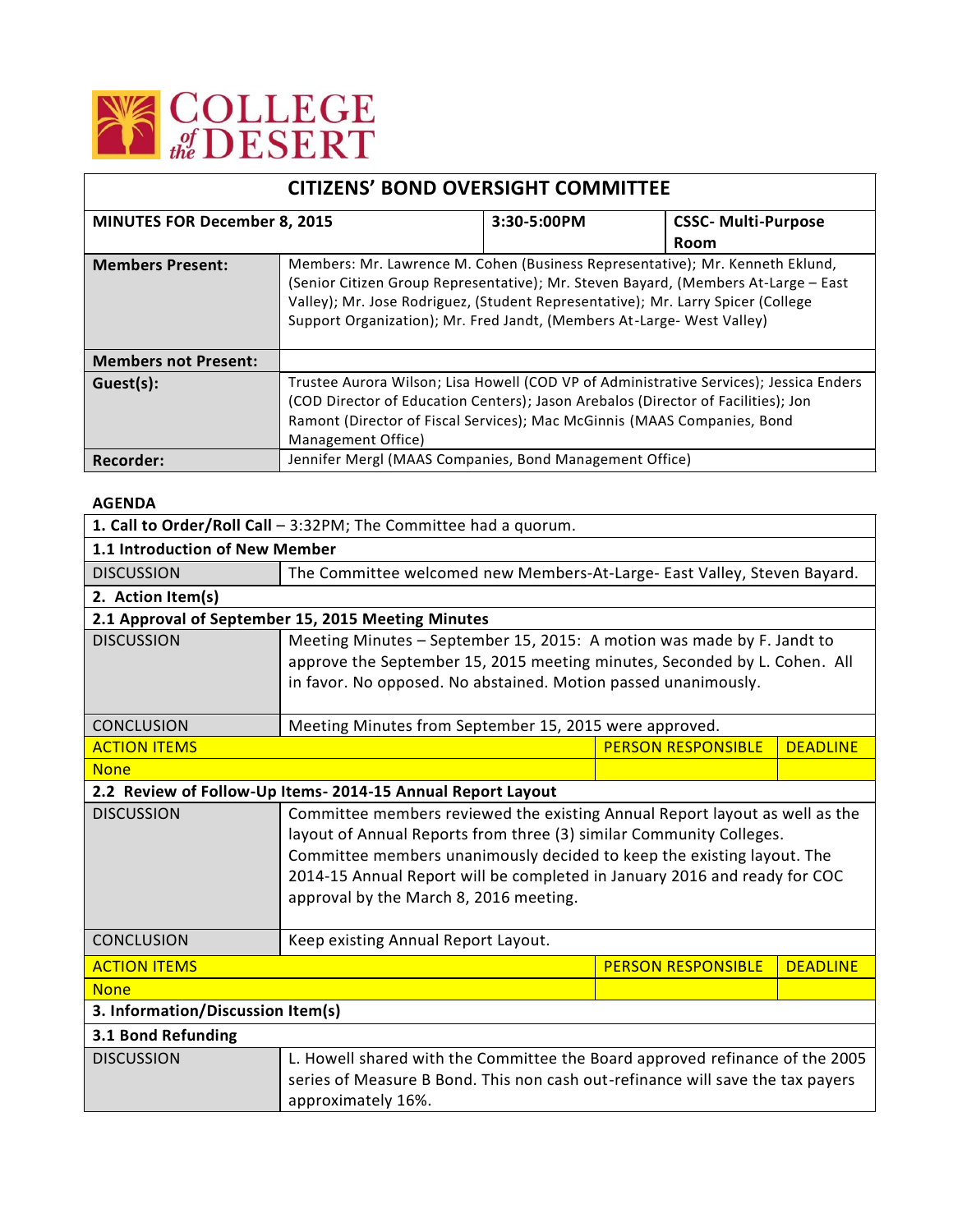| <b>CONCLUSION</b>                      | The 2005 series of Measure B Bonds have been refinanced at a savings of 16%                                                                                                                                                                                                                                                                                                                                                                                                                                                                                       |                           |                 |  |  |
|----------------------------------------|-------------------------------------------------------------------------------------------------------------------------------------------------------------------------------------------------------------------------------------------------------------------------------------------------------------------------------------------------------------------------------------------------------------------------------------------------------------------------------------------------------------------------------------------------------------------|---------------------------|-----------------|--|--|
|                                        | to tax payers.                                                                                                                                                                                                                                                                                                                                                                                                                                                                                                                                                    |                           |                 |  |  |
| <b>ACTION ITEMS</b>                    |                                                                                                                                                                                                                                                                                                                                                                                                                                                                                                                                                                   | <b>PERSON RESPONSIBLE</b> | <b>DEADLINE</b> |  |  |
| <b>None</b>                            |                                                                                                                                                                                                                                                                                                                                                                                                                                                                                                                                                                   |                           |                 |  |  |
| 3.2 2016 State General Obligation Bond |                                                                                                                                                                                                                                                                                                                                                                                                                                                                                                                                                                   |                           |                 |  |  |
| <b>DICUSSION</b>                       | L. Howell reviewed communications received from Dave Heckler of School<br>Services of California, Inc. The \$9 Billion Bond sponsored by the Coalition for<br>Adequate School Housing (CASH) has met the signature requirement to qualify<br>for the ballot.                                                                                                                                                                                                                                                                                                      |                           |                 |  |  |
|                                        | F. Jandt asked for clarification regarding paragraph five (5) of the answer<br>portion of the document. L. Howell will look into this further and report back to<br>the Members.                                                                                                                                                                                                                                                                                                                                                                                  |                           |                 |  |  |
| <b>CONCLUSION</b>                      | Voters can expect to see the \$9 Billion CASH ballot measure on the November<br>2016 ballot.                                                                                                                                                                                                                                                                                                                                                                                                                                                                      |                           |                 |  |  |
| <b>ACTION ITEMS</b>                    |                                                                                                                                                                                                                                                                                                                                                                                                                                                                                                                                                                   | <b>PERSON RESPONSIBLE</b> | <b>DEADLINE</b> |  |  |
|                                        | Review language of the 5 <sup>th</sup> paragraph and report back to Members.                                                                                                                                                                                                                                                                                                                                                                                                                                                                                      | L. Howell                 | 3/08/2015       |  |  |
| 3.3 2016 Bond Measure- Polling Data    |                                                                                                                                                                                                                                                                                                                                                                                                                                                                                                                                                                   |                           |                 |  |  |
| <b>DISCUSSION</b><br><b>CONCLUSION</b> | L. Howell shared the results of recent polling data provided by TrueNorth<br>Research. TrueNorth was contracted by the District to poll members of the<br>community in order to evaluate public interest in supporting a 2016 Bond<br>Initiative.<br>Review of the data showed an overwhelmingly positive response from the<br>community. The recommended dollar amount is \$19 per household. This<br>equates to roughly \$500 Million in Bonds.<br>Polling data showed a favorable response from the community regarding going<br>out for another Bond in 2016. |                           |                 |  |  |
|                                        |                                                                                                                                                                                                                                                                                                                                                                                                                                                                                                                                                                   |                           |                 |  |  |
| <b>ACTION ITEMS</b>                    |                                                                                                                                                                                                                                                                                                                                                                                                                                                                                                                                                                   | <b>PERSON RESPONSIBLE</b> | <b>DEADLINE</b> |  |  |
| <b>None</b>                            |                                                                                                                                                                                                                                                                                                                                                                                                                                                                                                                                                                   |                           |                 |  |  |
|                                        | 3.4 Bond Projects Update and Bond Project Financial Report                                                                                                                                                                                                                                                                                                                                                                                                                                                                                                        |                           |                 |  |  |
| <b>DICUSSION</b>                       | M. McGinnis reviewed all project and financial updates from the Bond Citizens'<br>Oversight Committee Report dated December 10, 2015.<br>L. Howell informed members of an upcoming Facilities study session at the<br>January Board Meeting. She invited all COC Members to attend. J. Mergl will<br>email a reminder to all Members one week prior to the Board Meeting should<br>they wish to attend.                                                                                                                                                           |                           |                 |  |  |
| <b>CONCLUSION</b>                      | K. Eklund posed the following question to L. Howell & M. McGinnis; "Are you<br>aware of any Bond proceeds that were expended for purposes other than those<br>set forth in Measure B?" L. Howell & M. McGinnis responded, "No."                                                                                                                                                                                                                                                                                                                                   |                           |                 |  |  |